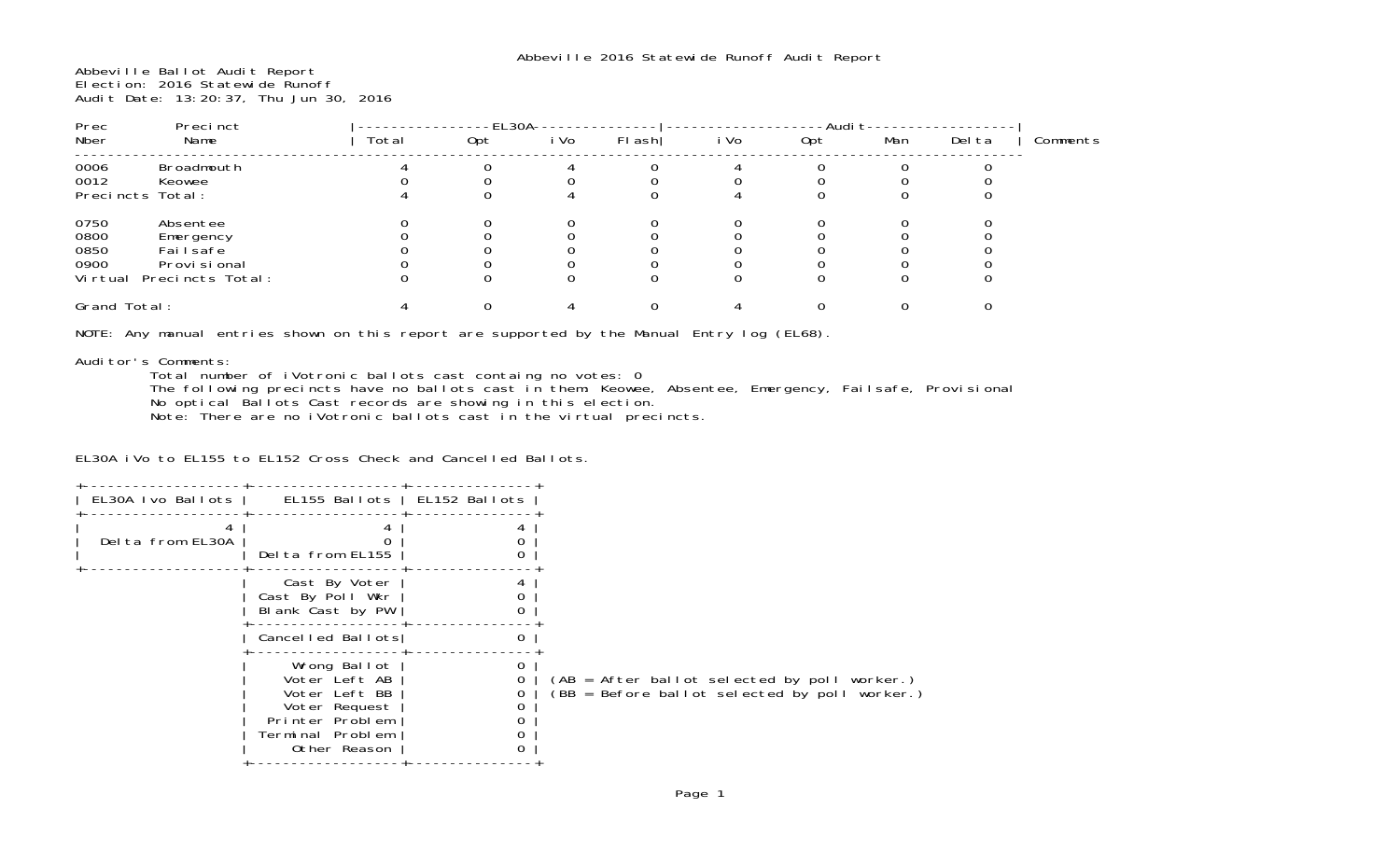Abbeville 2016 Statewide Runoff Audit Report

Number of audio (ADA) events in this election: 0

Note: The following machines(s) have audit records but no ballots were cast on them: 5114510, 5132675 Because they do not have ballots cast, they cannot be matched to a precinct. This is not an issue as long as the EL30A Ivo Ballots, the EL155 Ballots and the EL152 Ballots match in the table immdiately above.

How to read this report.

This is the ballot level report. It compares the number of ballots cast in the tabulation report, the EL30A with the number of ballots cast in the audit data.

The values read from the EL30A report are reported in four categories; Total, Optical (Opt), iVotronic (iVo) and Flash. None of these values on each line are calculated but parsed from the actual report. The total lines are the calculated sums of the individual precince line values.

The Opt totals are the total number of ballots cast on paper ballots that were scanned into the optical scanner and transferred to the tabulation computer via memory stick or ZipDisk (depending on the type of device, M100 or M650 used to scan the ballots.) Optical totals should exist only in some but not all of the Virtual Precincts at the bottom of the table.

The iVo totals are the results gathered from the PEBs (Personal Electronic Ballot) which are used to open and close an iVotronic voting machine and, after the polls have closed, gather the ballots cast for transmission to the tabulation system.

The Flash totals are the totals that are read from the flash cards in the rare event that the ballots cannot be copied from the machine to the PEB or from the PEB to the tabulating machine.

The values on the Audit side come from the iVotronic audit data that is read from the flash cards as part of the audit process. That process combines the individual machine data into two master audit files, the EL155 Vote image log and the EL152 iVotronic event log. The EL155 contains a record of all the votes cast on a ballot. The vote images indicate the machine 0counting the number of asterisks in a precint we get the number of ballots cast in that precinct. That number should always match the number in the iVo column on the EL30A side of the report.

Optical ballots do not have electonically readable audit files. So if the audit data iVotronic total does not match the EL30A Total value, the auditor is prompted to read the paper report from the optical scanner and enter the total ballots cast into the auditing program.

If the sum of the audit iVotronic and Optical ballots cast still do not match the EL30A total value, then the audit software reads the EL68 Manual Entry log for any changes made in that precinct to either the iVo or Opt totals by the CEC staff. It displays any manual entries to the auditor for inclusion into the totals. If accepted by the auditor these entries are automatically added to the Man column from the Manual Entry log.

Finally, the audit software calculates the Delta value which should be zero unless the sum of the iVo, the Opt and the Man do not match the EL30A Total column. If the Delta is greater than zero then audit data is missing. A comment will be placed on that line in the report indicating missing audit data. If the Delta value is less than zero then there are more ballots in the audit data than there are in the tabulated data and a comment will be placed on that line in the report.

Wherever possible, the audit system will attempt to indicate where the difference is by displaying the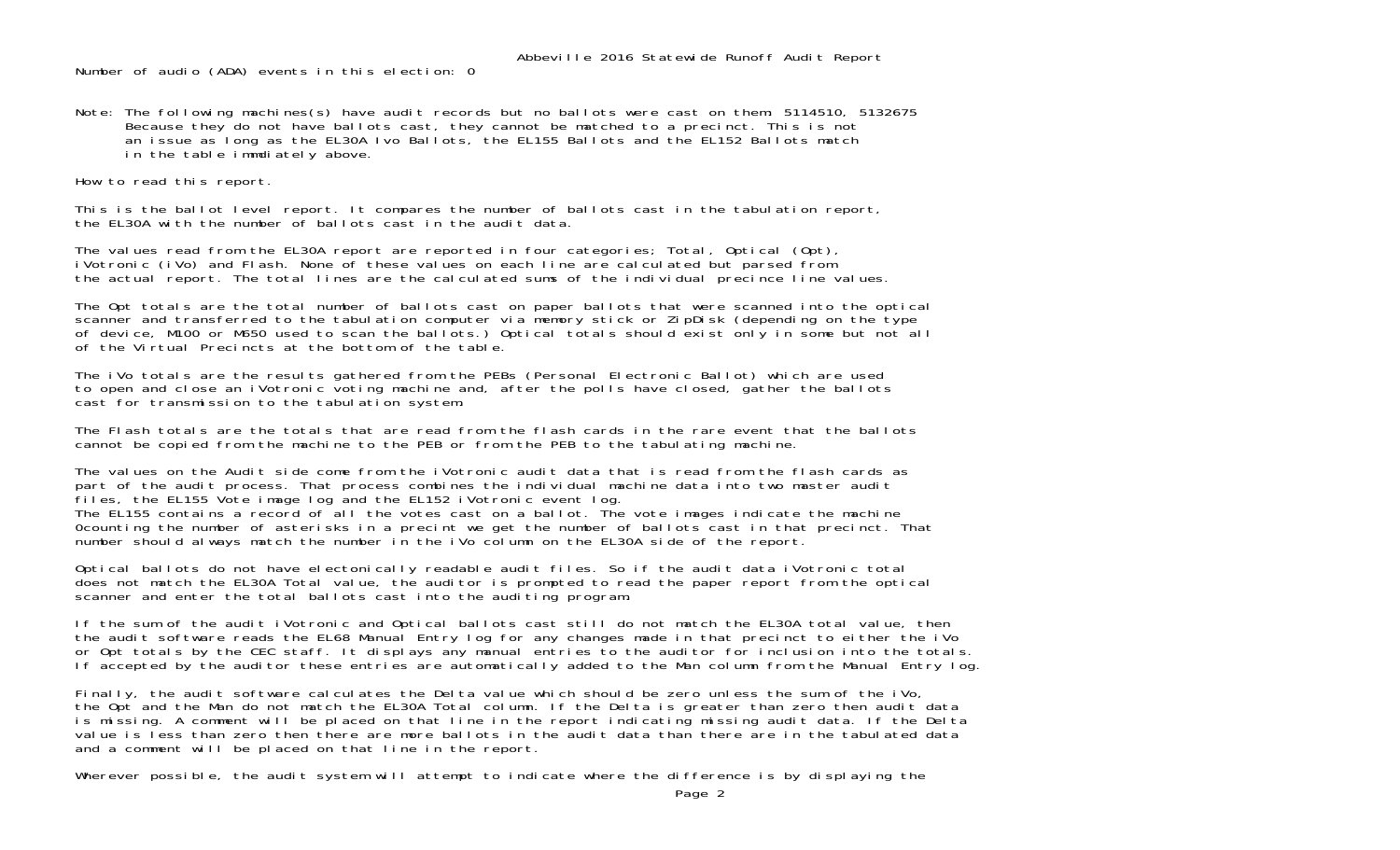Abbeville 2016 Statewide Runoff Audit Report iVotronic machine numbers and the number of ballots cast on that machine that exist in the audit data. In the case of missing tabulated data, it might be possible to identify a machine that has the same number of ballots cast as the delta value and that number and ballot count will be highlited with a < sign. If there is a non zero Delta value there will be an entry by the auditor explaining the variance.

Finally, there is a EL30A iVo to EL155 to EL152 Cross Check and Cancelled Ballots table in the report This table should indicate that the nubmer ballots cast in the EL30A match the numbers in the EL155 and the EL152 report. Then there are some statistics pulled from the EL152 repor that indicate how many ballots were cast by the voter and the number cast by the poll worker. Lastly the number of ballots that were cancelled and the reason they were cancelled. It should be noted that the reason cancelled is chosen from a pull down menu presented to the poll worker when a ballot is cancelled, there is no way to validate the poll worker's choice.

## ----------------------------------------------------------------------------------------------------------------------------------------------------

Abbeville Vote Level Audit Report Election: 2016 Statewide RunoffAudit Date: 13:24:23, Thu Jun 30, 2016

| Precinct Number / Name                                                                                                                         |                           |       |                                      |                                      |                                      |                                       |                                                                            |          |  |
|------------------------------------------------------------------------------------------------------------------------------------------------|---------------------------|-------|--------------------------------------|--------------------------------------|--------------------------------------|---------------------------------------|----------------------------------------------------------------------------|----------|--|
| 0ffice                                                                                                                                         | Candi date                | Party | Total                                | Optical                              |                                      | -EL30A---------------<br>i Vo  Fl ash |                                                                            | Comments |  |
| Broadmouth<br>0006<br>State House of Representatives Dist. 7<br>State House of Representatives Dist. 7                                         | Bl ake Parker<br>Jay West |       |                                      |                                      | $\begin{matrix} 4 \\ 0 \end{matrix}$ |                                       | 0            4            0<br>0  * No Audit Data expected or found        |          |  |
|                                                                                                                                                |                           |       |                                      |                                      |                                      |                                       |                                                                            |          |  |
| 0012 Keowee<br>State House of Representatives Dist. 7<br>State House of Representatives Dist. 7                                                | Bl ake Parker<br>Jay West |       | $\begin{matrix} 0 \\ 0 \end{matrix}$ | $\begin{matrix} 0 \\ 0 \end{matrix}$ | $\begin{matrix} 0 \\ 0 \end{matrix}$ |                                       | 0 * No Audit Data expected or found<br>0 * No Audit Data expected or found |          |  |
| 0750 Absentee<br>State House of Representatives Dist. 7<br>State House of Representatives Dist. 7                                              | Bl ake Parker<br>Jay West |       | $\Omega$                             | $\begin{matrix} 0 \\ 0 \end{matrix}$ | $\frac{0}{0}$                        |                                       | 0 * No Audit Data expected or found<br>0 * No Audit Data expected or found |          |  |
| 0800 Emergency<br>State House of Representatives Dist. 7<br>State House of Representatives Dist. 7                                             | Blake Parker<br>Jay West  |       | $\begin{matrix} 0 \\ 0 \end{matrix}$ | $\begin{matrix} 0 \\ 0 \end{matrix}$ | $\begin{matrix} 0 \\ 0 \end{matrix}$ |                                       | 0 * No Audit Data expected or found<br>0 * No Audit Data expected or found |          |  |
| 0850 Failsafe<br>State House of Representatives Dist. 7<br>State House of Representatives Dist. 7                                              | Bl ake Parker<br>Jay West |       | $\begin{matrix} 0 \\ 0 \end{matrix}$ | $\begin{matrix} 0 \\ 0 \end{matrix}$ | $\begin{matrix} 0 \\ 0 \end{matrix}$ |                                       | 0 * No Audit Data expected or found<br>0 * No Audit Data expected or found |          |  |
| Provi si onal<br>0900<br>State House of Representatives Dist. 7<br>State House of Representatives Dist. 7<br>There was no unmatched audit data | Bl ake Parker<br>Jay West |       | $\Omega$                             | $_{0}^{0}$                           | 0<br>$\Omega$                        |                                       | 0 * No Audit Data expected or found<br>0 * No Audit Data expected or found |          |  |

How to read this report.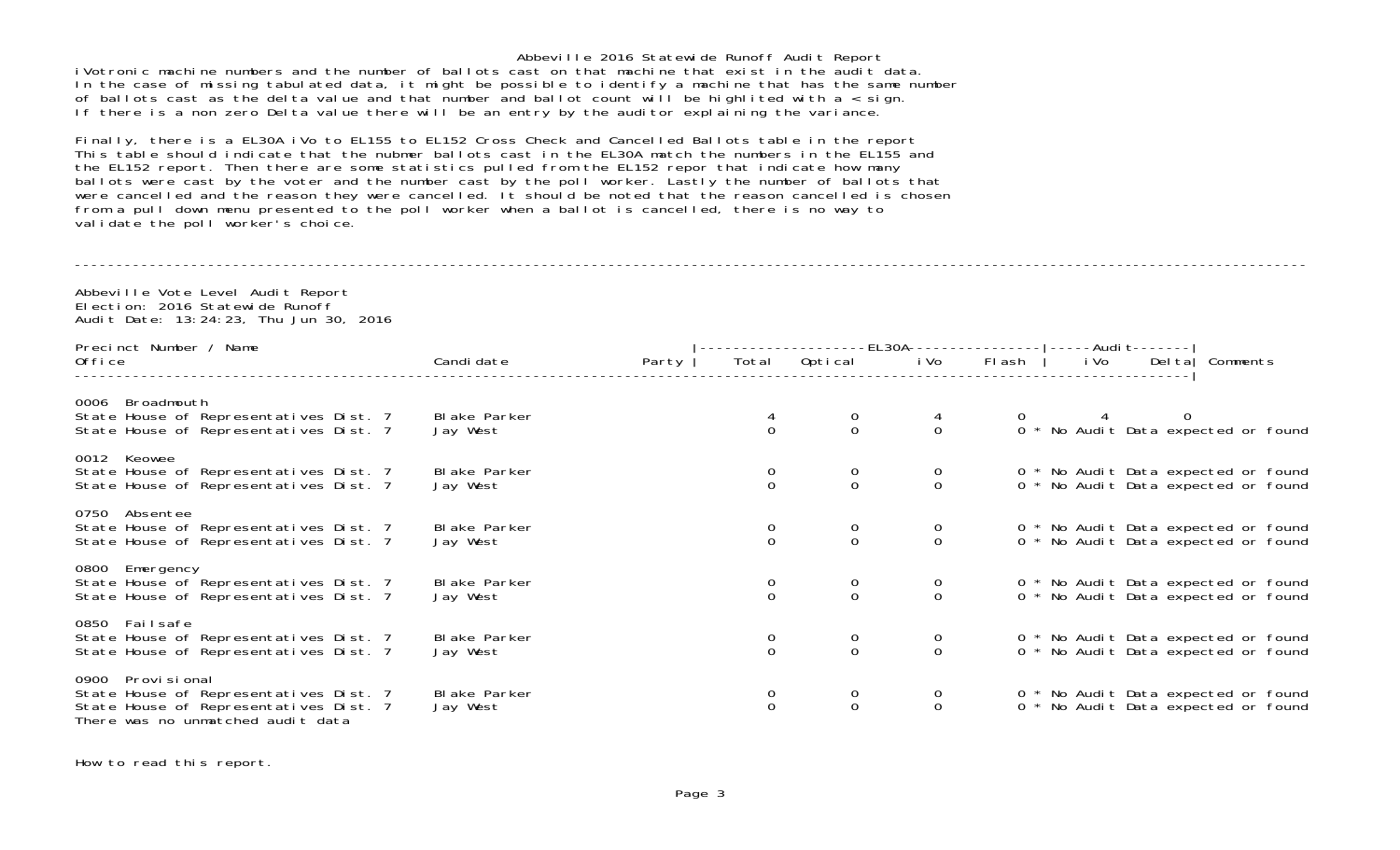Abbeville 2016 Statewide Runoff Audit Report This is the vote level report. It compares the number of votes cast for each candidate in the tabulation report with the number of ballots cast in the audit data for each candidates in each precinct.

The tabulated values as read from the EL30A report are reported in four categories; Total, Optical (Opt), iVotronic (iVo) and Flash. None of these values on each line are calculated but parsed from the actual report. In the EL30A report all Write-in votes are added together and reported as one candidate name - Write-in. The EL30A does not report individual Write-in candidates.

The Opt totals are the total number of votes cast on paper ballots that were scanned into the optical scanner and transferred to the tabulation computer via memory stick or ZipDisk (depending on the type of device, M100 or M650 used to scan the ballots.) Optical totals should exist only in some but not all of the Virtual Precincts at the bottom of the table.

The iVo totals are the results gathered from the PEBs (Personal Electronic Ballot) which are used to open and close an iVotronic voting machine and, after the polls have closed, gather the ballots cast for transmission to the tabulation system.

The Flash totals are the totals that are read from the flash cards in the rare event that the ballots cannot be copied from the machine to the PEB or from the PEB to the tabulating machine.

The values on the Audit side come from the iVotronic audit data that is read from the flash cards as part of the audit process. That process combines the individual machine data into a master audit file, the EL155 Vote image log.

The EL155 contains a record of all the votes cast on a ballot. The vote images indicate the machine 0counting the number of times a candidate name for a contest appears in a precint we get the number of votes cast in that precinct for that candidates. That number should always match the number of votes cast for that candidate in that contest in the iVo column on the EL30A side of the report.

Optical ballots do not have electonically readable audit files. So if the audit data iVotronic total votes does not match the EL30A iVo value one of two things will occur. The first is if the iVotronic tabulated is zero and the Total tabulated votes match the tabulated Optical votes the following comment is made in the Audit side of the report; All votes cast for this candidate in this precicnt are optical No Audit Data for optical, or secondly, if the iVotronic total is not zero, a notation indicating which data Audit data In the event a candidate or the combined Write-in candidates did not receive any votes in a precinct the EL30A will report a zero vote count. If there are no votes for this candidate in a precinct in the audit data, the following comment will be placed into the audit report by the auditing software; No Audit Data expected or found.

Finaly the audit software will search the audit data for any votes that were not found on the EL30A report. If it finds some, it will report those vote totals by contest, candidate name and precinct. if it does not find any unmatched audit data it will report; There was no unmatched audit data

----------------------------------------------------------------------------------------------------------------------------------------------------

Abbeville EL30A45A Comparison Report Election: 2016 Statewide RunoffAudit Date: 13:24:39, Thu Jun 30, 2016

+--------------EL30A-------------+-----------------EL45A-----------------+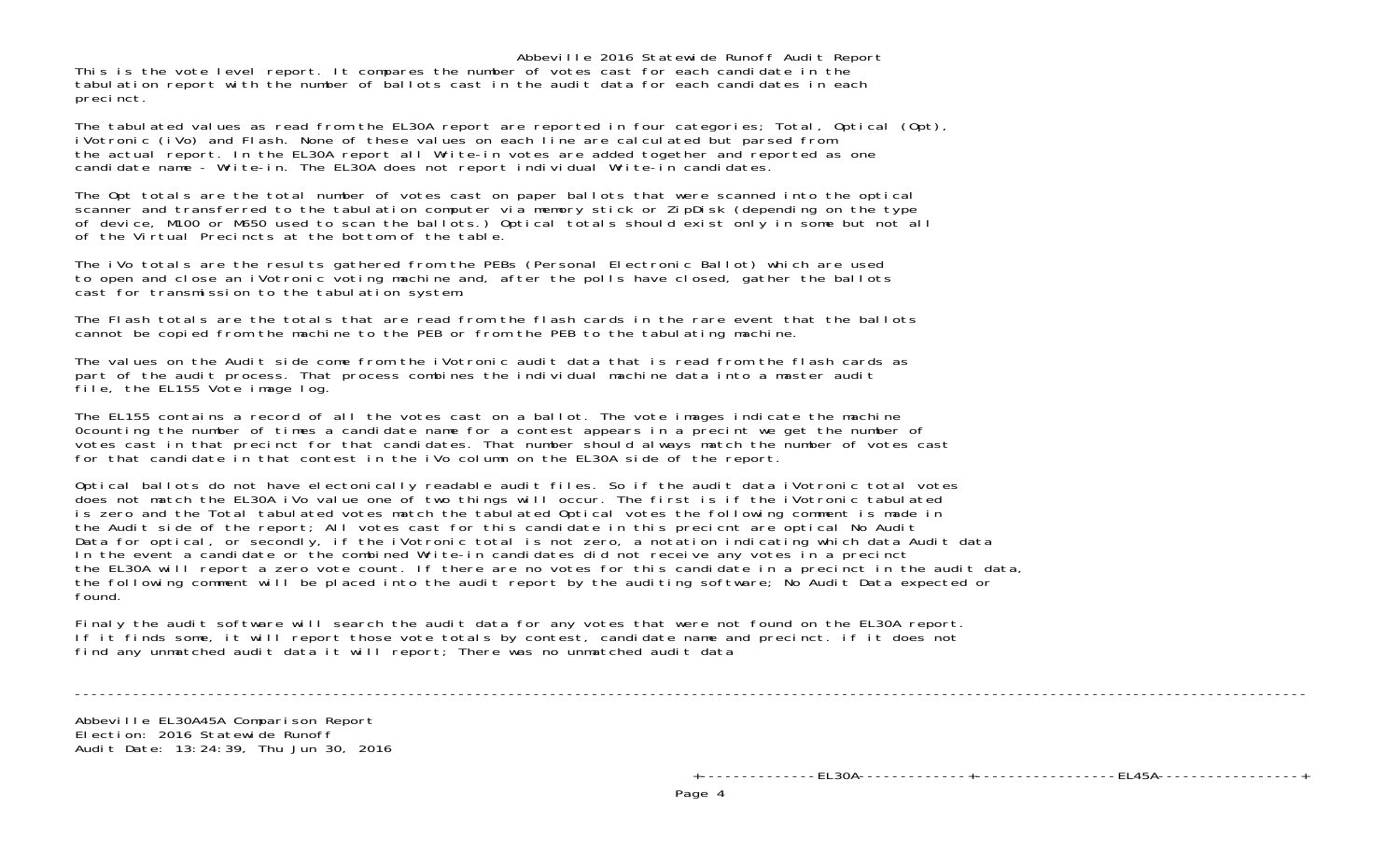|                                        | Abbeville 2016 Statewide Runoff Audit Report |       |     |       |      |          |     |     |      |          |         |  |
|----------------------------------------|----------------------------------------------|-------|-----|-------|------|----------|-----|-----|------|----------|---------|--|
| 0ffice                                 |                                              | Party | Tot | . Opt | i Vo | Fl ash ' | Tot | Opt | i Vo | – Fl ash | Delta I |  |
|                                        |                                              |       |     |       |      |          |     |     |      |          |         |  |
| State House of Representatives Dist. 7 | Blake Parker                                 |       |     |       |      |          |     |     |      |          |         |  |
| State House of Representatives Dist. 7 | Jay West                                     |       |     |       |      |          |     |     |      |          |         |  |

How to read this report.

This is EL30A EL45A Crosscheck Report. It sums each candidates vote totals in each precinct in the EL30A Precinct Detail Report and compares it to the EL45A Election Summary Report that contains the tabulated total for each candidate in the county.

The values read from the EL30A report are reported in four categories; Total, Optical (Opt), iVotronic (iVo) and Flash. None of these values on each line are calculated but parsed from the actual report. The total lines are the calculated sums of the individual precince line values.

The Opt totals are the total number of votes cast on paper ballots that were scanned into the optical scanner and transferred to the tabulation computer via memory stick or ZipDisk (depending on the type of device, M100 or M650 used to scan the ballots.) Optical totals should exist only in some but not all of the Virtual Precincts at the bottom of the table.

The iVo totals are the results gathered from the PEBs (Personal Electronic Ballot) which are used to open and close an iVotronic voting machine and, after the polls have closed, gather the ballots cast for transmission to the tabulation system.

The Flash totals are the totals that are read from the flash cards in the rare event that the ballotscannot be copied from the machine to the PEB or from the PEB to the tabulating machine.

The values read from the EL45A report are reported in same four categories; Total, Optical (Opt), iVotronic (iVo) and Flash as the EL30A. Like the EL30A they are parsed from the actual EL45A report. The summary candidate totals are compared against the calculated sums for each candidate from, the EL30A report. Each of the values in each line on the EL30A side must match the same value on the EL45A side and the Delta value must be zero.

----------------------------------------------------------------------------------------------------------------------------------------------------

Abbeville PEB Use Report Election: 2016 Statewide RunoffAudit Date: 13:20:37, Thu Jun 30, 2016

Precinct PEBs Used Comments

Broadmouth 139784

1 precincts processed

The following precinct(s) have no ballots cast in them: Keowee, Absentee, Emergency, Failsafe, Provisional Note: if there are no ballots cast in a precinct the machines in that precinct